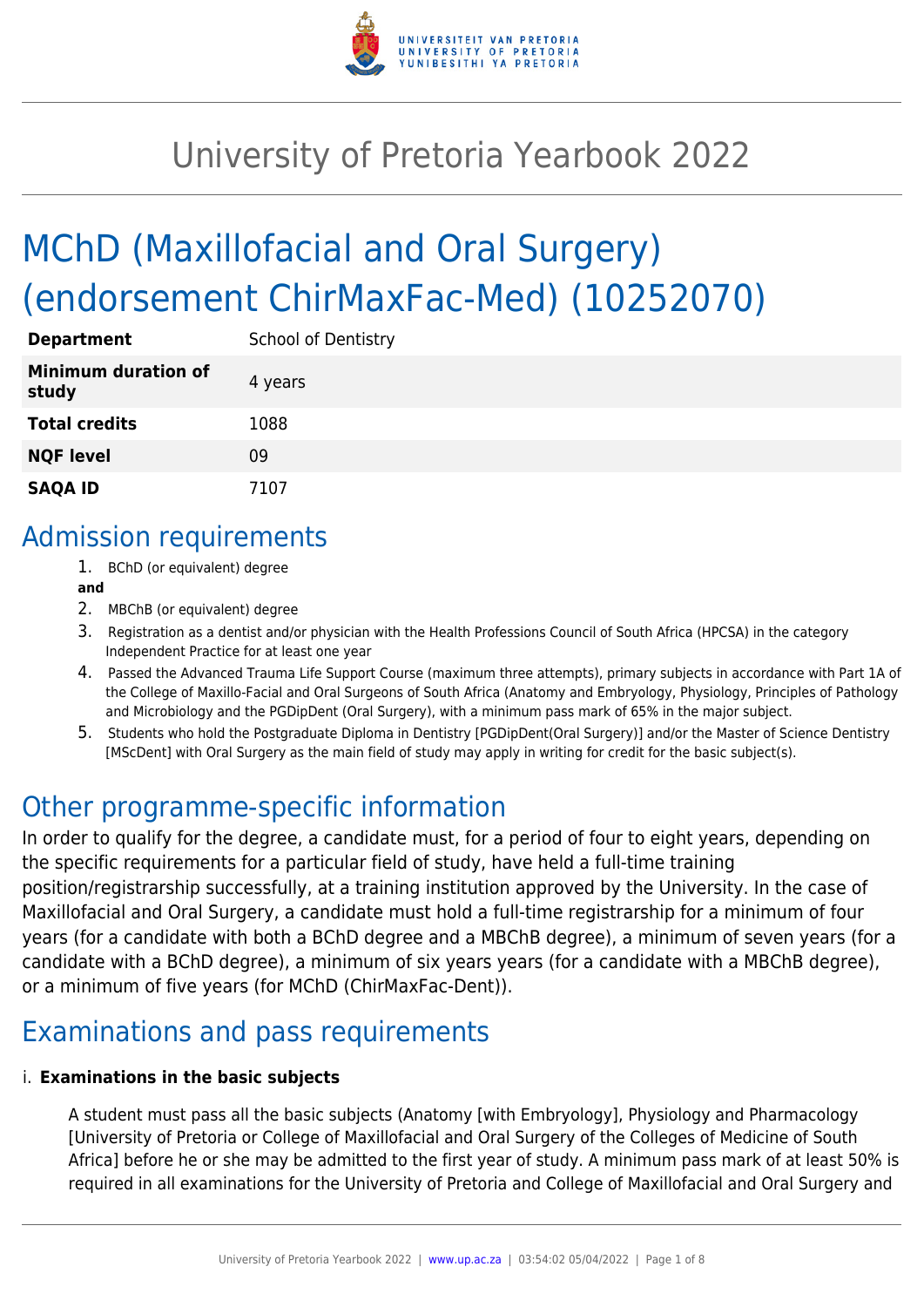

a minimum pass mark of 65% from another tertiary institution (see also the General Academic Regulations).

#### ii. **Examinations in the subsidiary (intermediary) subjects**

(The minimum pass mark is 50%.)

- a. For the endorsement Maxillofacial Surgery-Medicus, a student has to pass in Principles of surgery in the year of study as indicated, before he or she may continue with the programme.
- b. A student has to pass in Applied oral pathology at least two and a half years prior to the examination in his or her major subject.

These subsidiary subjects may be passed at the University of Pretoria or the College of Maxillofacial and Oral Surgery of the Colleges of Medicine of South Africa.

iii. If a student fails any of the subsidiary subjects Principles of surgery or Applied oral pathology, the relevant head of department may recommend that he or she be admitted to a second examination.

#### iv. **Examination and evaluation in the major subject**

- a. If a student fails his or her major subject, the student has to reapply for admission to the final examination of the College of Maxillofacial and Oral Surgery of the Colleges of Medicine of South Africa.
- b. In the light of the fact that a postgraduate student may repeat an examination in any subject only once, a student who fails a second examination, will have to discontinue the programme.
- c. If a student has been admitted to a second examination in the major subject, the relevant head of department will determine whether he or she should vacate the registrarship at the end of the training period. The student has to vacate the registrarship immediately after the second examination has been completed.
- d. Subminimum: A student must obtain a subminimum of 60% in the clinical section (operation and short cases) of the examination, with a subminimum of 50% in all the other sections for the master's degree. He or she must also comply with the requirements regarding the number of operation procedures performed in each section, as required by the relevant head of department. A final mark of at least 50% is required in order to pass in a subject.
- e. In addition to the stipulations already mentioned, the student must submit and pass a mini-dissertation (endorsement Maxillofacial Surgery-Med) or a dissertation (endorsement Maxillofacial Surgery-Dent), on an approved topic related to the major subject and submit a manuscript as required (see also the General Regulations). A complete record of operations (as a logbook) must also be submitted.

(v) The master's degree can only be conferred after the National Professional Examination [FCMFOS(SA)] has been passed (as this master's degree and the Fellowship may be used as an interwoven final equivalence examination).

### Exemption

Exemption may be granted by the Dean, on the recommendation of the relevant head of department by virtue of comparable training and/or experience in terms of the requirements of School Regulations, with the proviso that exemption from the examination and evaluation in the major subject may not be granted.

**Please note**: The regulations of the Health Professions Council of South Africa, as published in the Government Gazette No. 4631 of 11 January 1991 – Notice No. R.40 (as amended), will be used as a criterion in determining the period of exemption.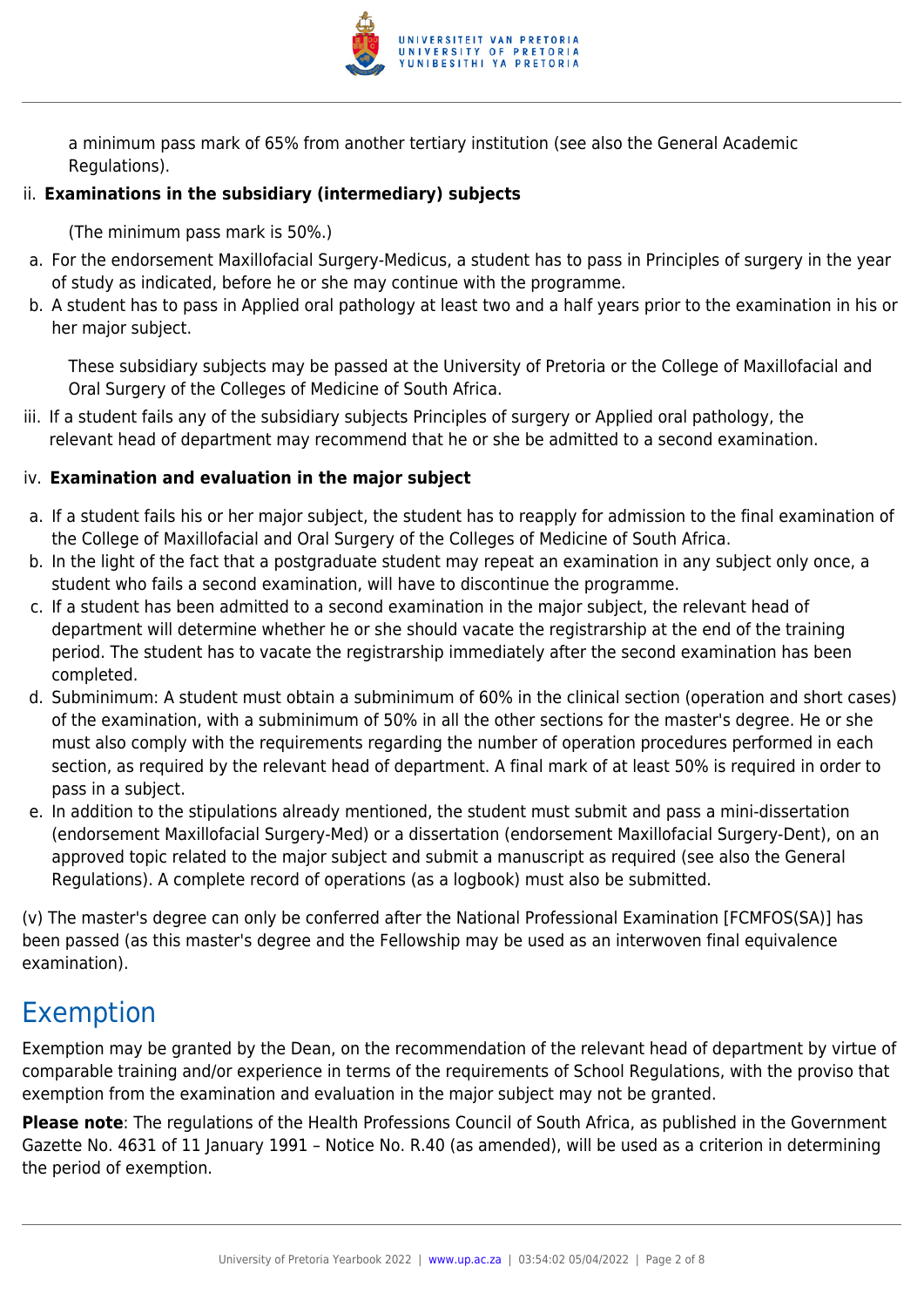

## Pass with distinction

A student who obtains a final mark of at least 75% (on the first attempt) in the major subject, qualifies to obtain the degree with distinction.

# General information

- 1. The content of the basic subjects, subsidiary subjects and attendance courses will be determined by the relevant head of department in consultation with the head of the department at Dentistry or Medicine.
- 2. General information concerning content and extent of the basic and subsidiary subjects is available at the relevant department.
- 3. Students have to ensure that certificates of satisfactory preparation are acquired in all the attendance courses.

#### **Maxillofacial and Oral Surgery**

#### **Major subject:**

Maxillofacial and oral surgery: Experience is acquired through practical and clinical training and supplemented by seminars, discussions, papers and research. Diagnosis, planning, surgical and secondary treatment of diseases, injuries and defects of the human mouth, jaws, face and related structures.

#### **Subsidiary (intermediary) subject:**

Principles of surgery: Instruction mainly by the departments of Surgery (and its divisions), Neurosurgery, Otorhinolaryngology, Ophthalmology and Family Medicine. This training takes place over nine months. Instruction in the subsidiary subject:

Principles of surgery:

#### **Endorsement ChirMaxFac-Med BVC 806**

General Surgery (including Paediatric Surgery): 2 months Intensive Care: 2 months Neurosurgery: 2 months Ophthalmology: 1 month Otorhinolaryngology: 1 month Plastic Surgery: 1 month Applied Oral Pathology: 3 months

#### **Endorsement ChirMaxFac-Dent BVC 807**

Distress Unit (Family Medicine): 1 month General Surgery (including Paediatric Surgery): 1 month Intensive Care: 2 months Neurosurgery: 2 months Ophthalmology: 1 month Otorhinolaryngology: 1 month Plastic Surgery: 1 month Applied Oral Pathology: 3 months

#### **General information concerning the endorsements ChirMaxFac-Med and ChirMaxFac-Dent**

- 1. A candidate with a BChD or BDS degree should preferably enrol for the MChD(ChirMaxFac-Med) programme.
- 2. Permission is granted to a student for (ChirMaxFac-Med) to register simultaneously for the postgraduate and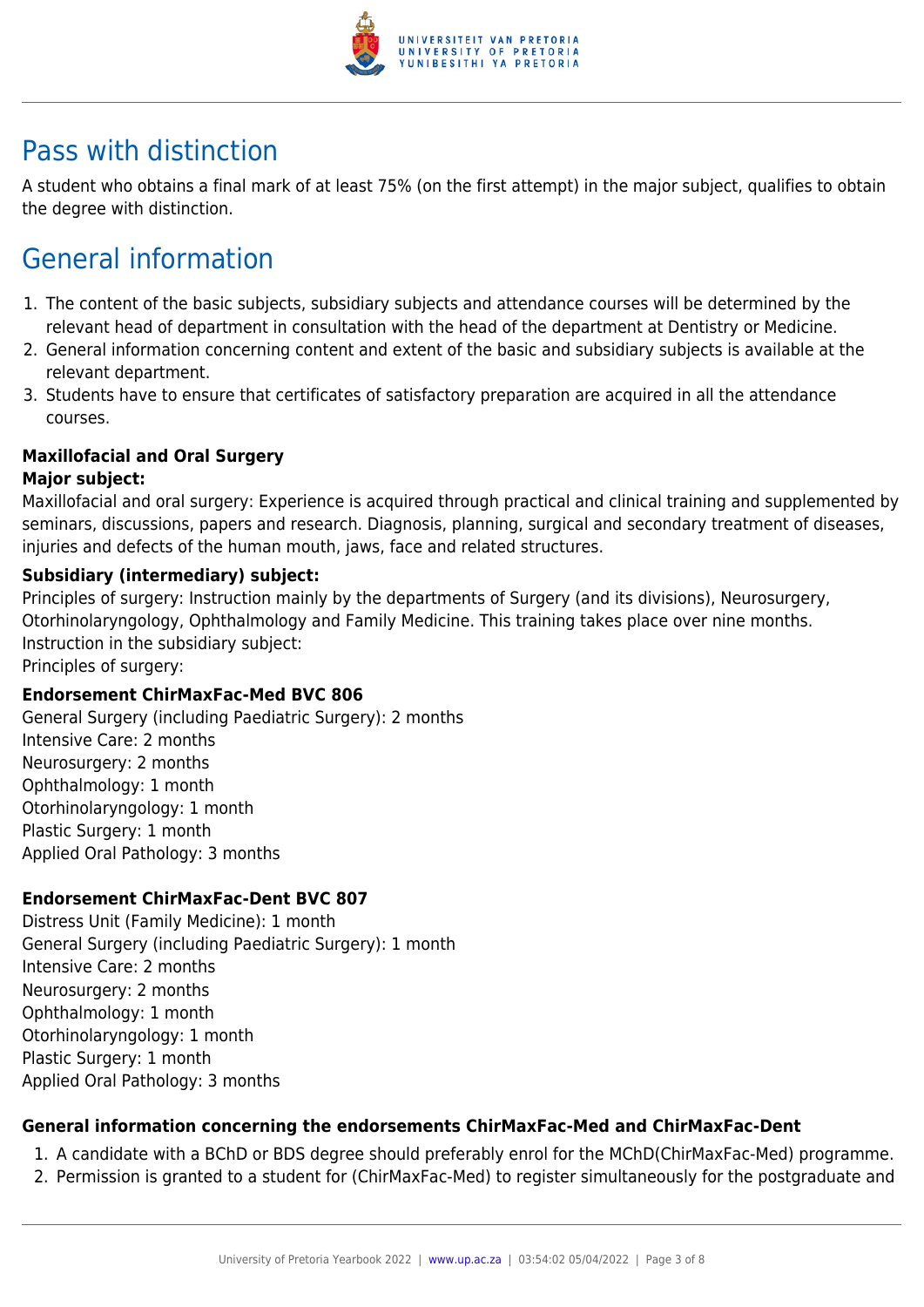

undergraduate programmes as applicable. At the end of the programme the student will have complied with all the requirements for the BChD, MBChB and MChD degrees.

- 3. The content of the basic and subsidiary (intermediary) subjects and attendance courses will be determined by the relevant head of department, in consultation with the Department of Maxillofacial and Oral Surgery.
- 4. Basic and subsidiary (intermediary) subjects: Acknowledgement of basic and/or subsidiary (intermediary) subjects may be granted if all the particular subjects have already been passed at an approved institution such as the Colleges of South Africa (College of Maxillofacial and Oral Surgery) as recommended by the relevant head of department.
- 5. Pharmacology as a basic subject has to be passed as a prerequisite before the first year of study, should all other basic subjects be acknowledged by an approved institution.
- 6. Instruction in the major subject extends over a minimum period of three years, of which the first year mainly concentrates on minor oral surgery.
- 7. A student for the endorsement ChirMaxFac-Med can only fulfil his or her clinical obligations in Principles of Surgery after he or she has complied with the requirements for the MBChB degree, as well as having completed the Certificate for Advanced Trauma Life Support (ATLS) (before commencing the registrarship).
- 8. The instruction in the last two years in the major subject takes place only after having successfully completed the subsidiary subjects.
- 9. The first year of registrarship is acknowledged as an additional year of experience for Medicine and Dentistry if the training in Maxillofacial and Oral Surgery is discontinued. However, a student who discontinues one of the subjects must resign from the registrarship immediately.
- 10. The basic subjects for Maxillofacial and Oral Surgery (endorsements ChirMaxFax-Med and ChirMaxFac-Dent) are identical.
- 11. The requirements for the major subject are: Submission of a mini-dissertation (endorsement ChirMaxFac-Med) and a dissertation (endorsement ChirMaxFac-Dent), a letter from an appropriate journal editor, acknowledging receipt of the draft manuscript, surgical portfolio (logbook) with minimum cases treated per surgical section, a prescribed summary of case reports, any publications, research abstracts, examination in a surgical procedure and examination in patient short cases conducted under examination conditions.
- 12. A student may only proceed with the final FC MFOS (SA) examination after fulfilling the requirements for the MChD(ChirMaxFac-Med or -Dent) as stipulated in 11. above.
- 13. The MChD(ChirMaxFac-Med or -Dent) may only be awarded after successfully passing the final examination for the FC MFOS (SA).
- 14. Costs or fees for any examination(s) and registration at the Colleges of Medicine of South Africa have to be met by the student.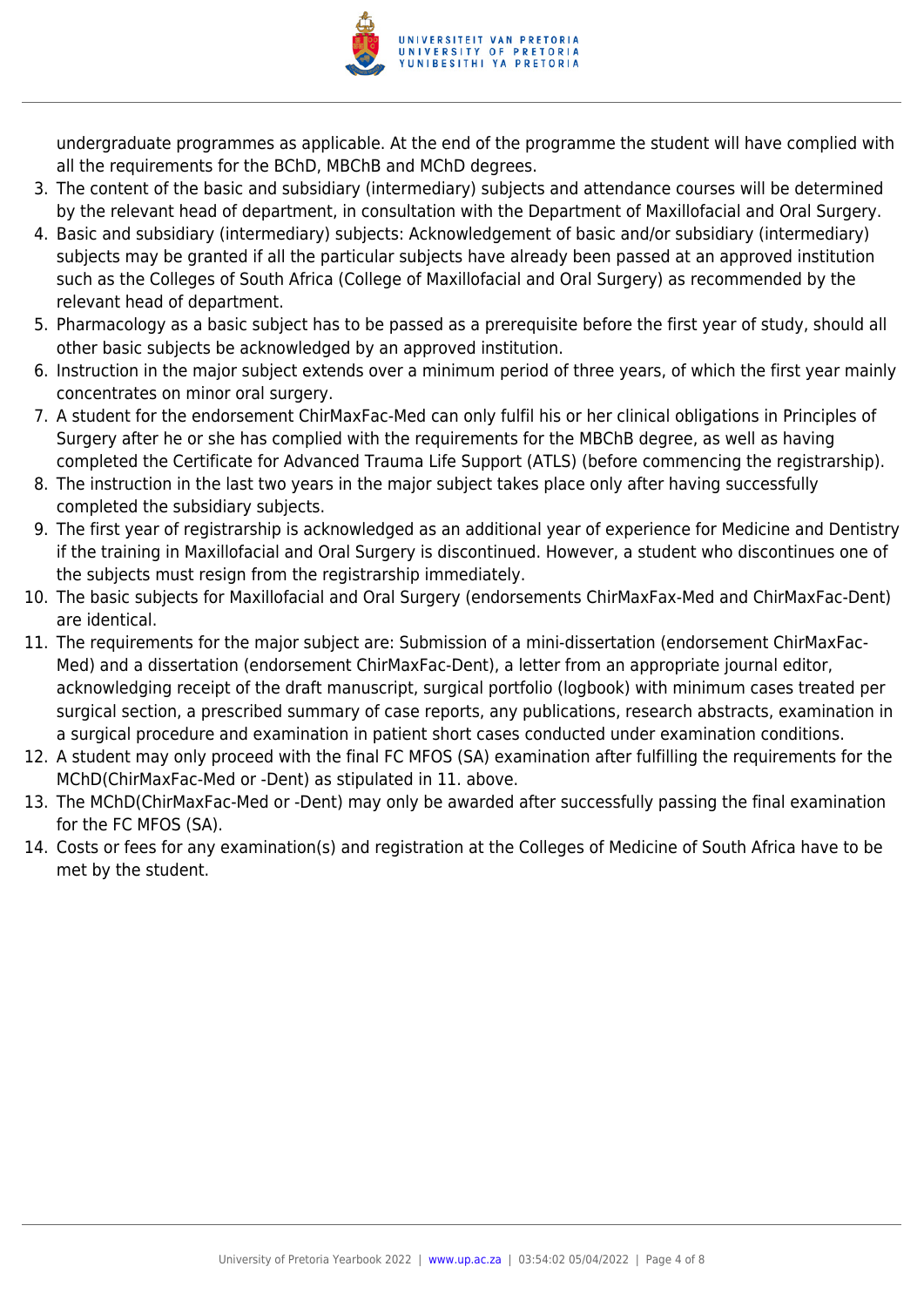

### Curriculum: Year 1

#### **Minimum credits: 908**

### **Core modules**

[Anatomy 870](https://www.up.ac.za/faculty-of-education/yearbooks/2022/modules/view/ANA 870) (ANA 870) - Credits: 36.00 [General pathology 808](https://www.up.ac.za/faculty-of-education/yearbooks/2022/modules/view/APA 808) (APA 808) - Credits: 24.00 [Principles of surgery 806](https://www.up.ac.za/faculty-of-education/yearbooks/2022/modules/view/BVC 806) (BVC 806) - Credits: 52.00 [Ethics and human rights 800](https://www.up.ac.za/faculty-of-education/yearbooks/2022/modules/view/EHR 800) (EHR 800) - Credits: 0.00 [Pharmacology 806](https://www.up.ac.za/faculty-of-education/yearbooks/2022/modules/view/FAR 806) (FAR 806) - Credits: 36.00 [Physiology 806](https://www.up.ac.za/faculty-of-education/yearbooks/2022/modules/view/FSG 806) (FSG 806) - Credits: 36.00 [Maxillo-facial and oral surgery 802](https://www.up.ac.za/faculty-of-education/yearbooks/2022/modules/view/KGM 802) (KGM 802) - Credits: 700.00 [Oral Pathology 805](https://www.up.ac.za/faculty-of-education/yearbooks/2022/modules/view/MPG 805) (MPG 805) - Credits: 24.00 [Applied research methodology 802](https://www.up.ac.za/faculty-of-education/yearbooks/2022/modules/view/TNM 802) (TNM 802) - Credits: 0.00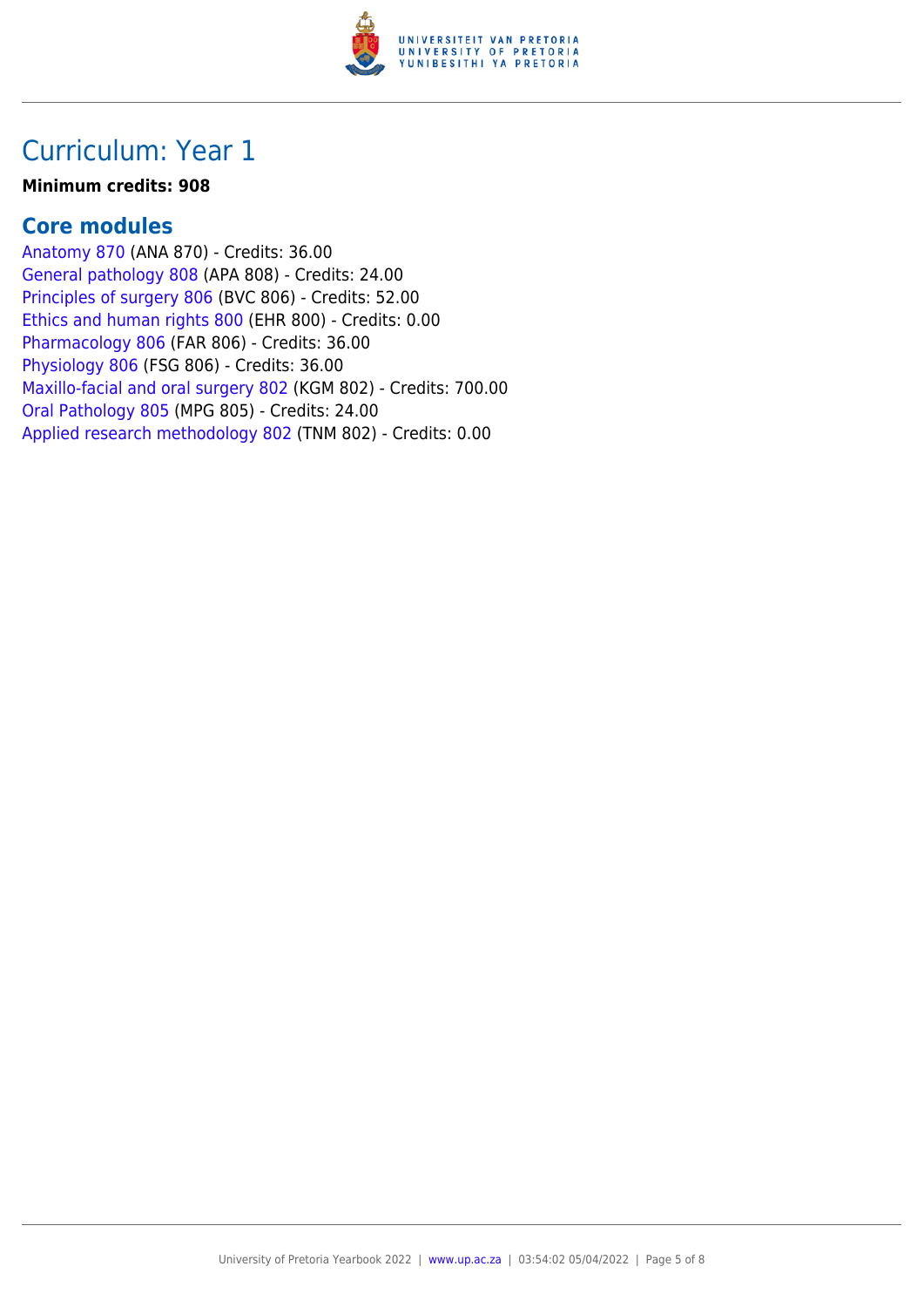

## Curriculum: Year 2

#### **Minimum credits: 752**

### **Core modules**

[Principles of surgery 806](https://www.up.ac.za/faculty-of-education/yearbooks/2022/modules/view/BVC 806) (BVC 806) - Credits: 52.00 [Ethics and human rights 800](https://www.up.ac.za/faculty-of-education/yearbooks/2022/modules/view/EHR 800) (EHR 800) - Credits: 0.00 [Maxillo-facial and oral surgery 802](https://www.up.ac.za/faculty-of-education/yearbooks/2022/modules/view/KGM 802) (KGM 802) - Credits: 700.00 [Applied research methodology 802](https://www.up.ac.za/faculty-of-education/yearbooks/2022/modules/view/TNM 802) (TNM 802) - Credits: 0.00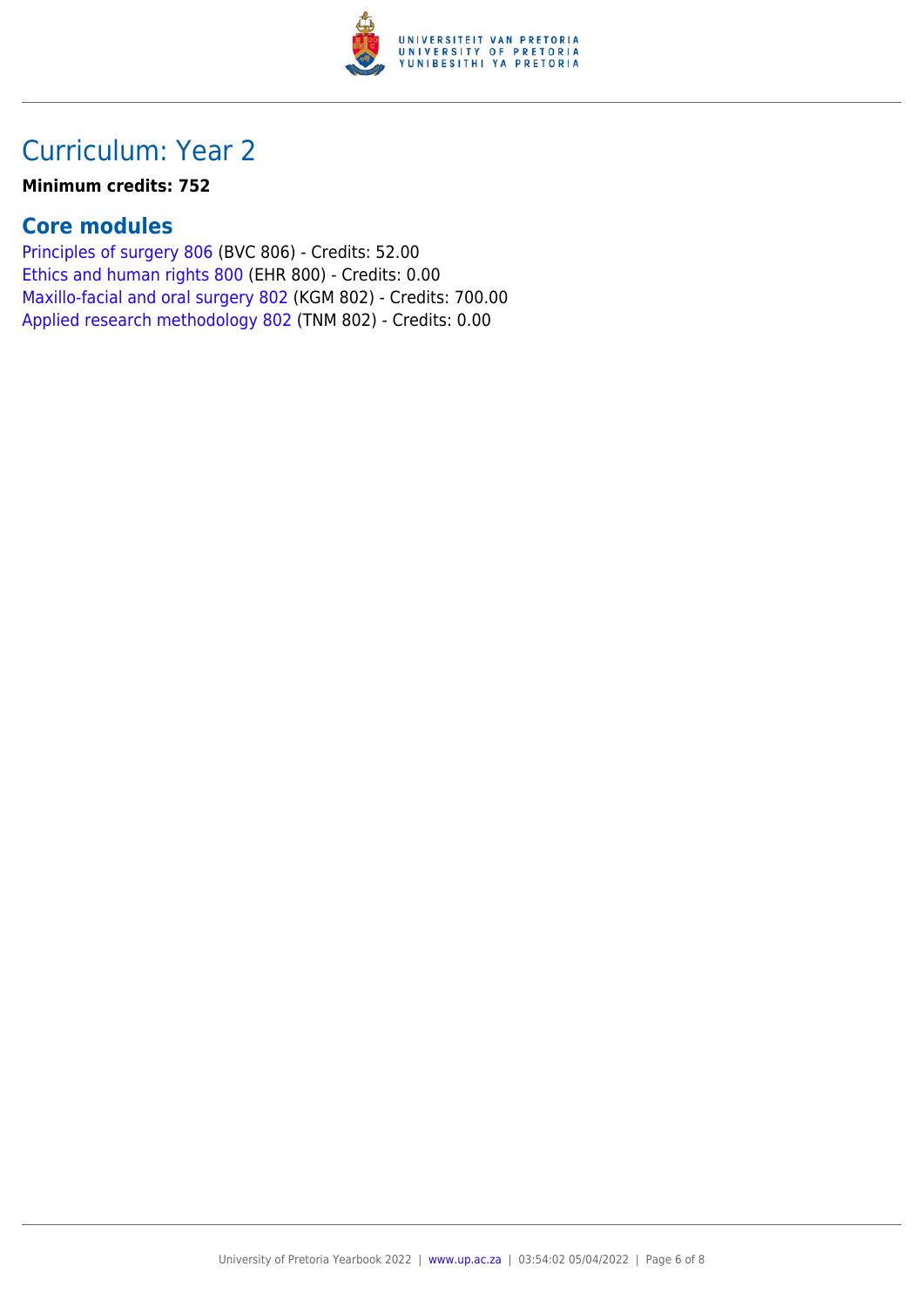

## Curriculum: Year 3

#### **Minimum credits: 880**

### **Core modules**

[Ethics and human rights 800](https://www.up.ac.za/faculty-of-education/yearbooks/2022/modules/view/EHR 800) (EHR 800) - Credits: 0.00 [Maxillo-facial and oral surgery 802](https://www.up.ac.za/faculty-of-education/yearbooks/2022/modules/view/KGM 802) (KGM 802) - Credits: 700.00 [Dissertation: Maxillofacial and Oral surgery 893](https://www.up.ac.za/faculty-of-education/yearbooks/2022/modules/view/KGM 893) (KGM 893) - Credits: 180.00 [Applied research methodology 802](https://www.up.ac.za/faculty-of-education/yearbooks/2022/modules/view/TNM 802) (TNM 802) - Credits: 0.00